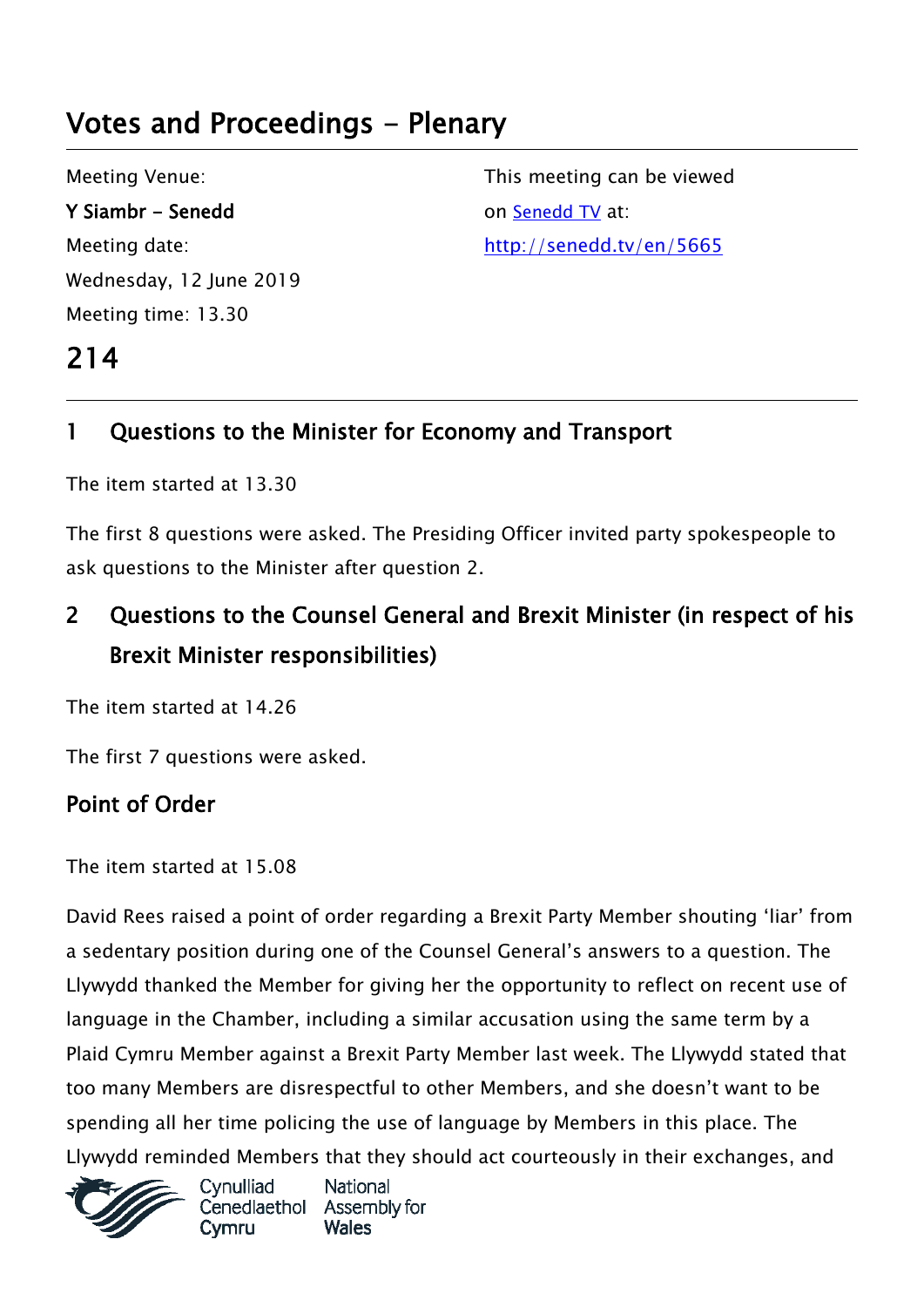stated that accusations of 'liar' and disrespectful language would not be tolerated further.

# 3 Topical Questions

The item started at 15.10

## To ask the Deputy Minister for Culture, Sport and Tourism

Mick Antoniw (Pontypridd): Will the Deputy Minister make a statement in response to the announcement that a number of citizens in Wales are likely to lose their entitlement to a free television licence?

### To ask the Minister for Economy and Transport

Andrew RT Davies (South Wales Central): In light of a report by the Welsh Affairs Committee stating Air Passenger Duty should be fully devolved to Wales, will the Minister outline the Welsh Government's plans for abolishing or reducing the rate if the power is transferred to Wales?

#### To ask the Minister for Economy and Transport

Jayne Bryant (Newport West): Will the Minister make a statement in response to the announcement that Quinn Radiators has gone into administration?

# 4 90 Second Statements

The item started at 15.46

Jayne Bryant made a statement on Carers Week.

Mike Hedges made a statement on the work being done to commemorate Daniel James (Gwyrosydd).

Bethan Sayed made a statement on Eid/Ramadan.

# Motions to elect Members to Committees

The item started at 15.51

In accordance with Standing Orders 12.24 and 12.40, the motions to elect Members to committees were grouped for debate and for voting.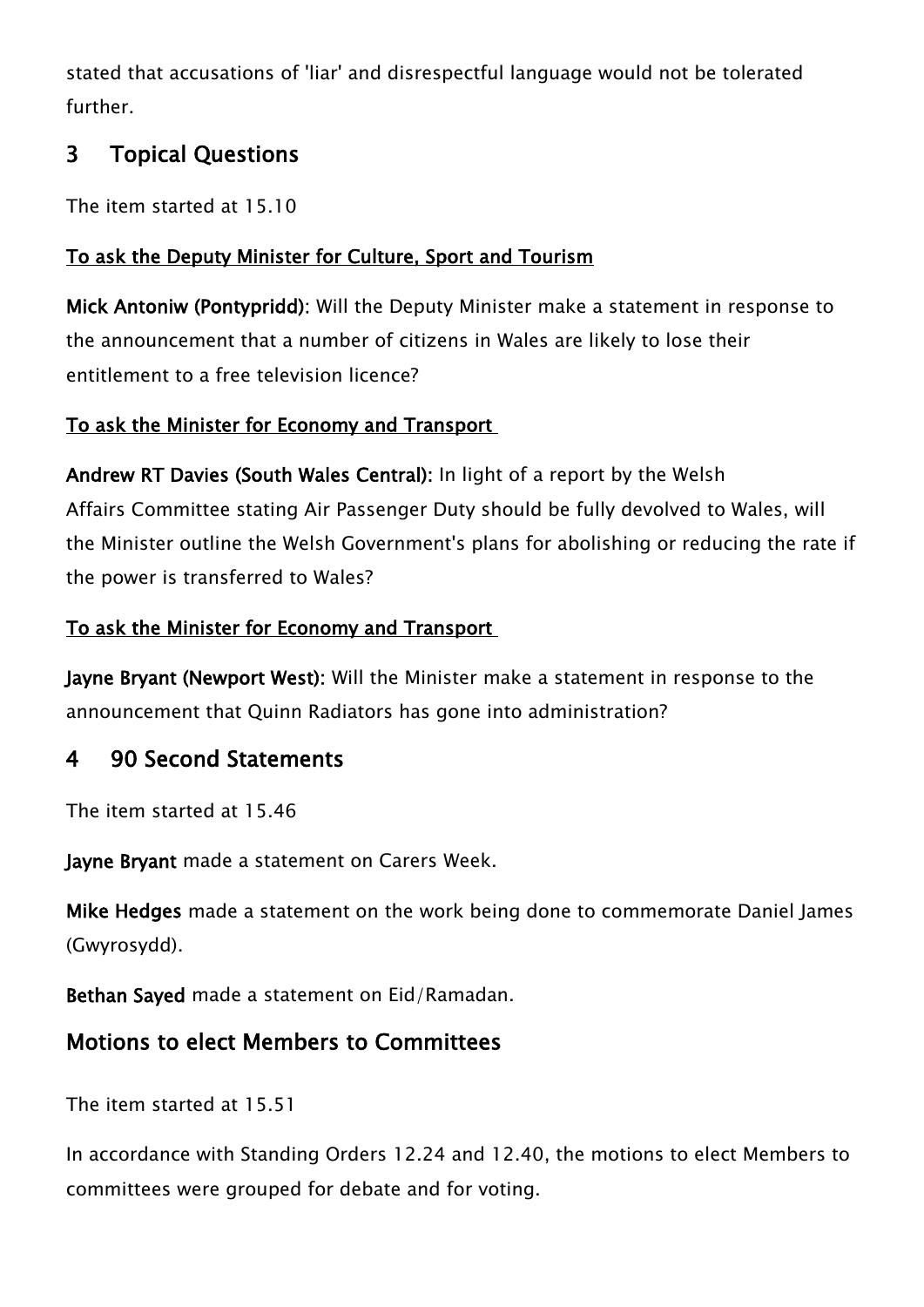#### Voting on the motions under this item was deferred until Voting Time.

### NDM7072 [Elin Jones \(Ceredigion\)](http://www.assembly.wales/en/memhome/Pages/MemberProfile.aspx?mid=162)

To propose that the National Assembly for Wales, in accordance with Standing Order 17.3, elects Mark Reckless (Brexit Party) as a member of the Finance Committee.

#### NDM7073 [Elin Jones \(Ceredigion\)](http://www.assembly.wales/en/memhome/Pages/MemberProfile.aspx?mid=162)

To propose that the National Assembly for Wales, in accordance with Standing Order 17.3, elects Mandy Jones (Brexit Party) as a member of the External Affairs and Additional Legislation Committee.

#### NDM7074 [Elin Jones \(Ceredigion\)](http://www.assembly.wales/en/memhome/Pages/MemberProfile.aspx?mid=162)

To propose that the National Assembly for Wales, in accordance with Standing Order 17.3, elects Caroline Jones (Brexit Party) as a member of the Equality, Local Government and Communities Committee.

#### NDM7075 [Elin Jones \(Ceredigion\)](http://www.assembly.wales/en/memhome/Pages/MemberProfile.aspx?mid=162)

To propose that the National Assembly for Wales, in accordance with Standing Order 17.3, elects:

a) David Rowlands (Brexit Party) as a member of the Standards of Conduct Committee; and

b) Caroline Jones (Brexit Party) as an alternate member of the Standards of Conduct Committee.

The result was as follows:

| For | Abstain | <b>Against</b> | <b>Total</b> |
|-----|---------|----------------|--------------|
|     |         |                |              |

As 2/3rds of the Members voting did support the Motions, the Motions were agreed.

# 5 Debate on the Health, Social Care and Sport Committee report: Physical Activity of Children and Young People

The item started at 15.51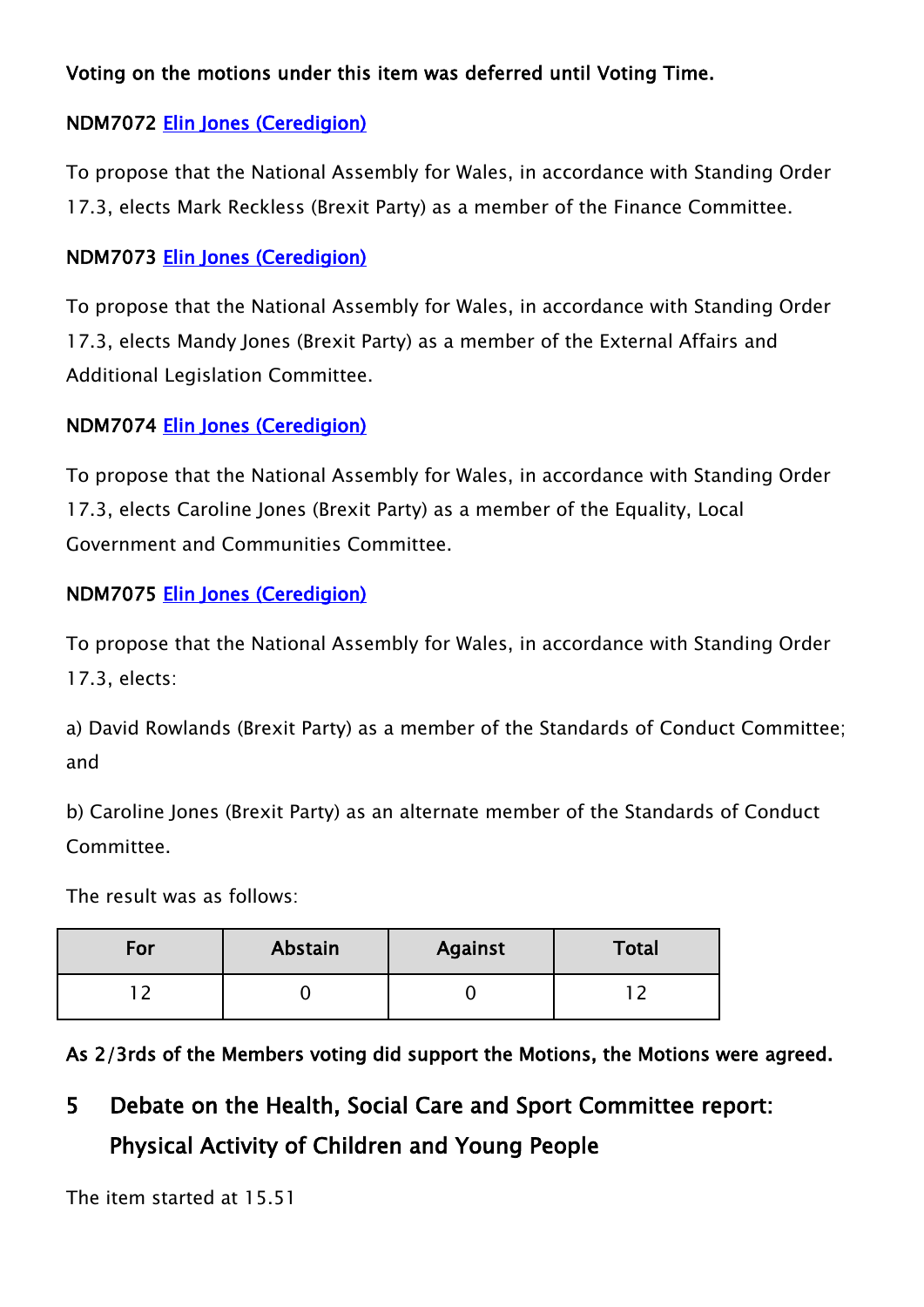#### NDM7061 [Dai Lloyd \(South Wales West\)](http://www.assembly.wales/en/memhome/Pages/MemberProfile.aspx?mid=167)

To propose that the National Assembly for Wales:

Notes the report of the Health, Social Care and Sport Committee on the physical activity of children and young people, which was [laid](http://www.assembly.wales/laid%20documents/cr-ld12369/cr-ld12369-e.pdf) in the Table Office on 7 March 2019.

The motion was agreed in accordance with Standing Order 12.36.

# 6 Plaid Cymru debate - Alternatives to the M4 Relief Road

The item started at 16.55

### Voting on the motion and amendments under this item was deferred until Voting Time.

A vote was taken on the motion without amendment:

#### NDM7066 [Rhun ap Iorwerth \(Ynys Môn\)](http://www.assembly.wales/en/memhome/Pages/MemberProfile.aspx?mid=2717)

To propose that the National Assembly for Wales:

1. Calls for the investment initially earmarked for the Welsh Government's rejected M4 relief road proposal to be refocused towards the rapid development of a long-term vision for a green and sustainable integrated Welsh transport network, which includes giving priority to addressing the congestion issues around Newport.

2. Calls on the Welsh Government to ensure that the National Infrastructure Commission for Wales plays a central role in guiding strategic and long-term national infrastructure planning.

| For | Abstain | <b>Against</b> | Total |
|-----|---------|----------------|-------|
|     |         | ח ר            | ں ر   |

The motion without amendment was not agreed.

The following amendments were tabled:

### Amendment 1 - Rebecca Evans (Gower)

Delete all and replace with: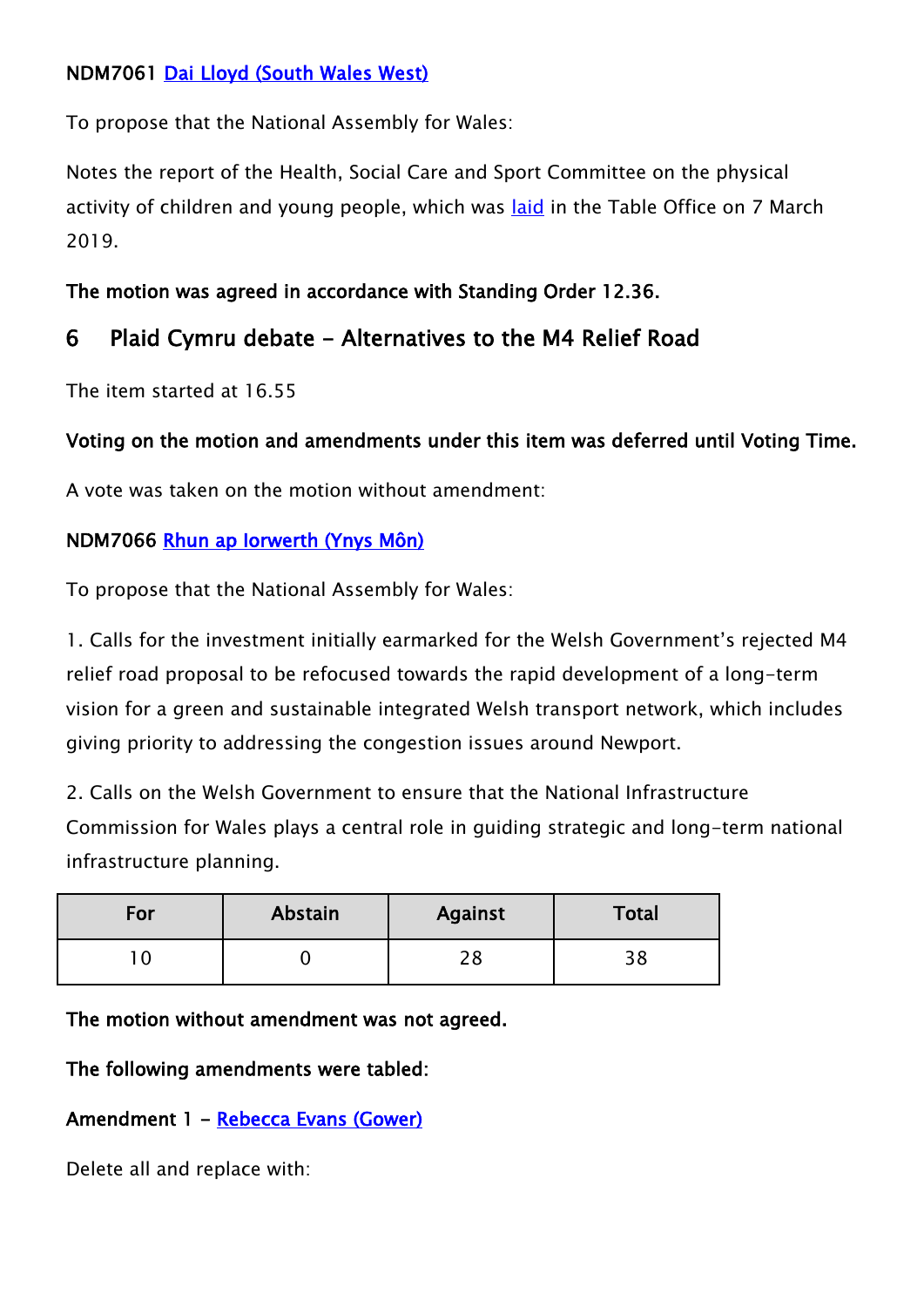1. Notes the decision and oral statement made by the First Minister on Tuesday 4th June regarding the M4 corridor around Newport project.

2. Notes the proposed next steps outlined by the Minister for Economy and Transport and an expert Commission to be led by Lord Terry Burns.

3. Recognises the significant congestion issues on the M4 network around the Brynglas Tunnels and the impact it has on Newport and the wider economy.

4. Notes the Welsh Government's commitment to developing and funding sustainable and effective solutions to congestion issues as part of an integrated, multi-modal and low carbon transport system

A vote was taken on amendment 1:

| For | Abstain | <b>Against</b>      | <b>Total</b> |
|-----|---------|---------------------|--------------|
|     |         | <u>າເ</u><br>$\sim$ | ັ            |

As required by Standing Order 6.20 the Deputy Presiding Officer exercised her casting vote by voting against the amendment. Therefore, the amendment was not agreed.

#### Amendment 2 - [Darren Millar \(Clwyd West\)](http://www.assembly.wales/en/memhome/Pages/MemberProfile.aspx?mid=171)

Delete point 1.

A vote was taken on amendment 2:

| For           | Abstain | <b>Against</b> | Total |
|---------------|---------|----------------|-------|
| $\mathcal{L}$ |         | ۔              |       |

Amendment 2 was agreed.

Amendment 3 - [Darren Millar \(Clwyd West\)](http://www.assembly.wales/en/memhome/Pages/MemberProfile.aspx?mid=171) 

Add as new point at end of motion:

Regrets the £114 million of Welsh tax payer's money that has been wasted on developing the M4 relief road proposals

A vote was taken on amendment 3: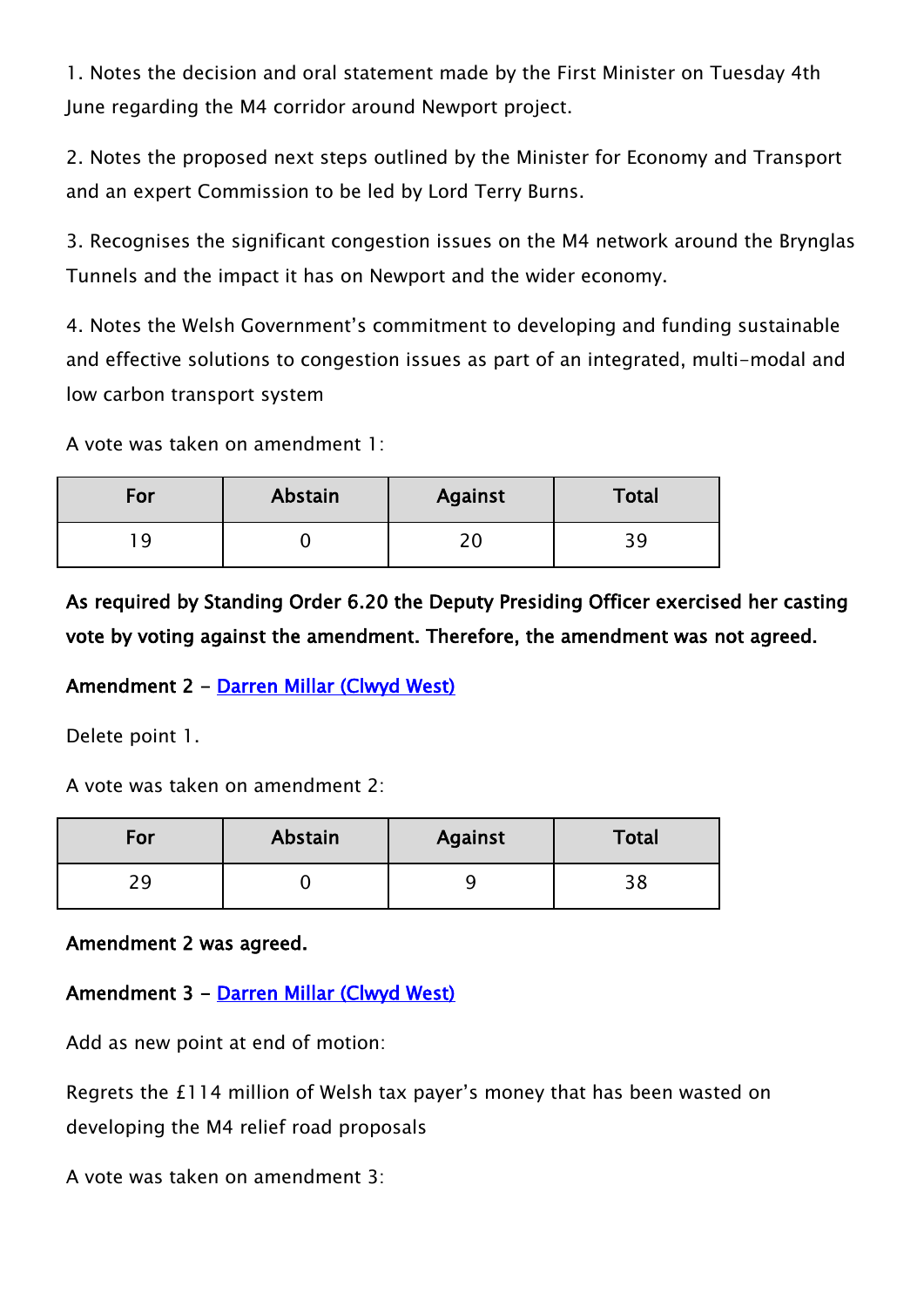| For | Abstain | <b>Against</b> | Total     |
|-----|---------|----------------|-----------|
|     |         | $\mathcal{L}$  | <b>RS</b> |

As required by Standing Order 6.20 the Deputy Presiding Officer exercised her casting vote by voting against the amendment. Therefore, the amendment was not agreed.

#### Amendment 4 - [Darren Millar \(Clwyd West\)](http://www.assembly.wales/en/memhome/Pages/MemberProfile.aspx?mid=171)

Add as new point at end of motion:

Further regrets the failure of successive Welsh Labour Governments to deliver a solution to congestion on the M4.

A vote was taken on amendment 4:

| For | Abstain | <b>Against</b> | Total |
|-----|---------|----------------|-------|
|     |         |                | ັ     |

As required by Standing Order 6.20 the Deputy Presiding Officer exercised her casting vote by voting against the amendment. Therefore, the amendment was not agreed.

#### Amendment 5 - [Darren Millar \(Clwyd West\)](http://www.assembly.wales/en/memhome/Pages/MemberProfile.aspx?mid=171)

Add as new point at end of motion:

Calls on the Welsh Government to urgently provide clarity as to its future plans for resolving the congestion on the M4 around Newport.

A vote was taken on amendment 5:

| For | Abstain | Against | <b>Total</b> |
|-----|---------|---------|--------------|
|     |         |         |              |

#### Amendment 5 was not agreed.

#### A vote was taken on the motion as amended:

#### NDM7066 [Rhun ap Iorwerth \(Ynys Môn\)](http://www.assembly.wales/en/memhome/Pages/MemberProfile.aspx?mid=2717)

To propose that the National Assembly for Wales: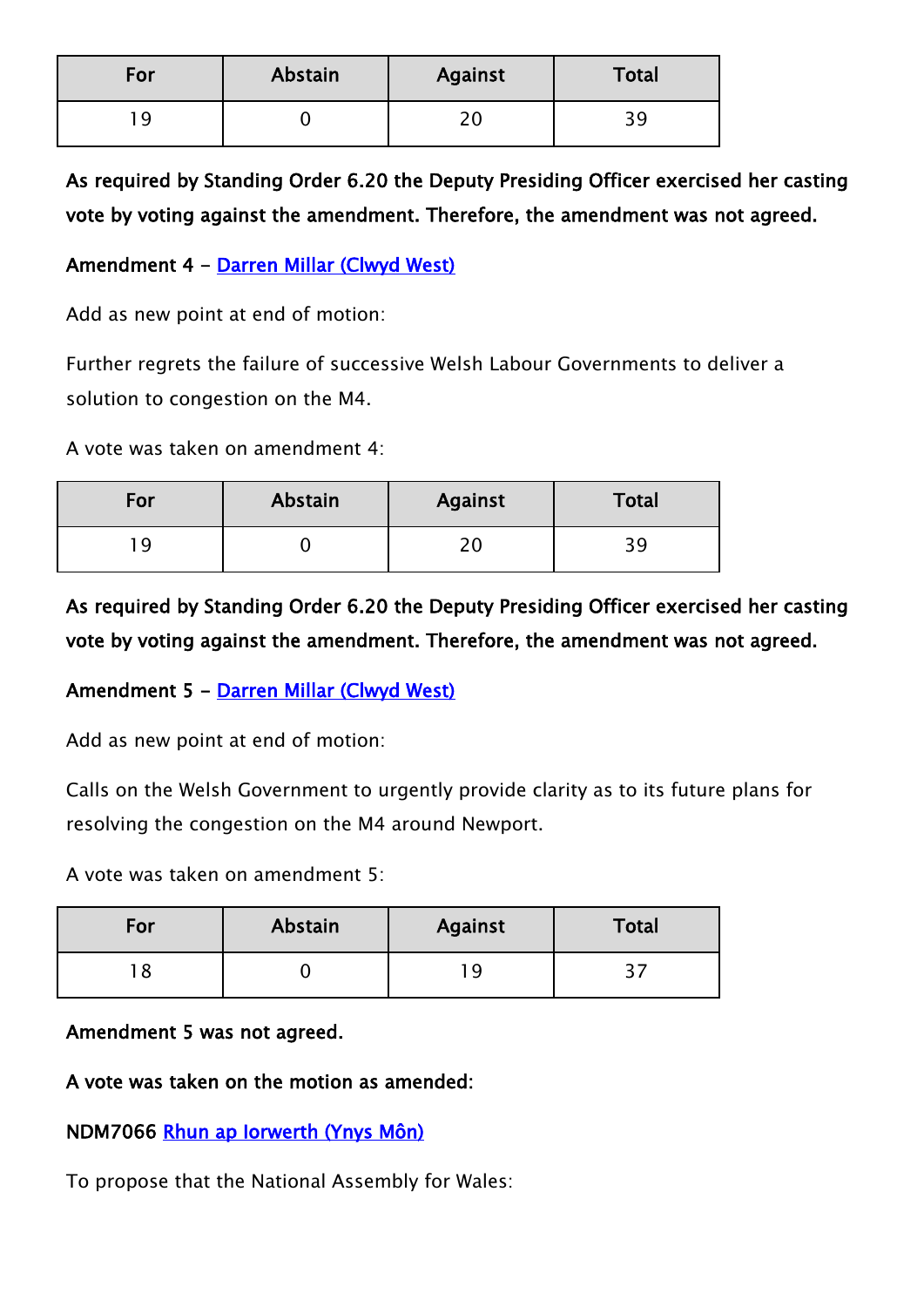1. Calls on the Welsh Government to ensure that the National Infrastructure Commission for Wales plays a central role in guiding strategic and long-term national infrastructure planning.

| For | Abstain | <b>Against</b> | Total |
|-----|---------|----------------|-------|
|     |         |                |       |

The motion as amended was not agreed.

## 7 Welsh Conservatives debate - Reducing Plastic Waste

The item started at 17.46

#### Voting on the motion and amendments under this item was deferred until Voting Time.

A vote was taken on the motion without amendment:

#### NDM7065 [Darren Millar \(Clwyd West\)](http://www.assembly.wales/en/memhome/Pages/MemberProfile.aspx?mid=171)

To propose that the National Assembly for Wales:

1. Recognises the growing importance that the Welsh public places on reducing plastic waste.

2. Calls on the Welsh Government to strengthen supply chains in Wales to prevent the export of 'environmental pollution' to third countries and retain public confidence.

3. Believes the Welsh Government should use its powers to introduce a deposit return scheme for drinks containers.

4. Calls on the Welsh Government to work with the UK Government and other devolved nations to take steps to help eliminate avoidable plastic waste by also:

a) banning the supply of plastic straws, exempting individuals with disabilities;

b) preventing the supply of plastic-stemmed cotton buds except for scientific use; and

c) banning drinks stirrers.

| For | Abstain | <b>Against</b> | Total |
|-----|---------|----------------|-------|
|     |         | 26             |       |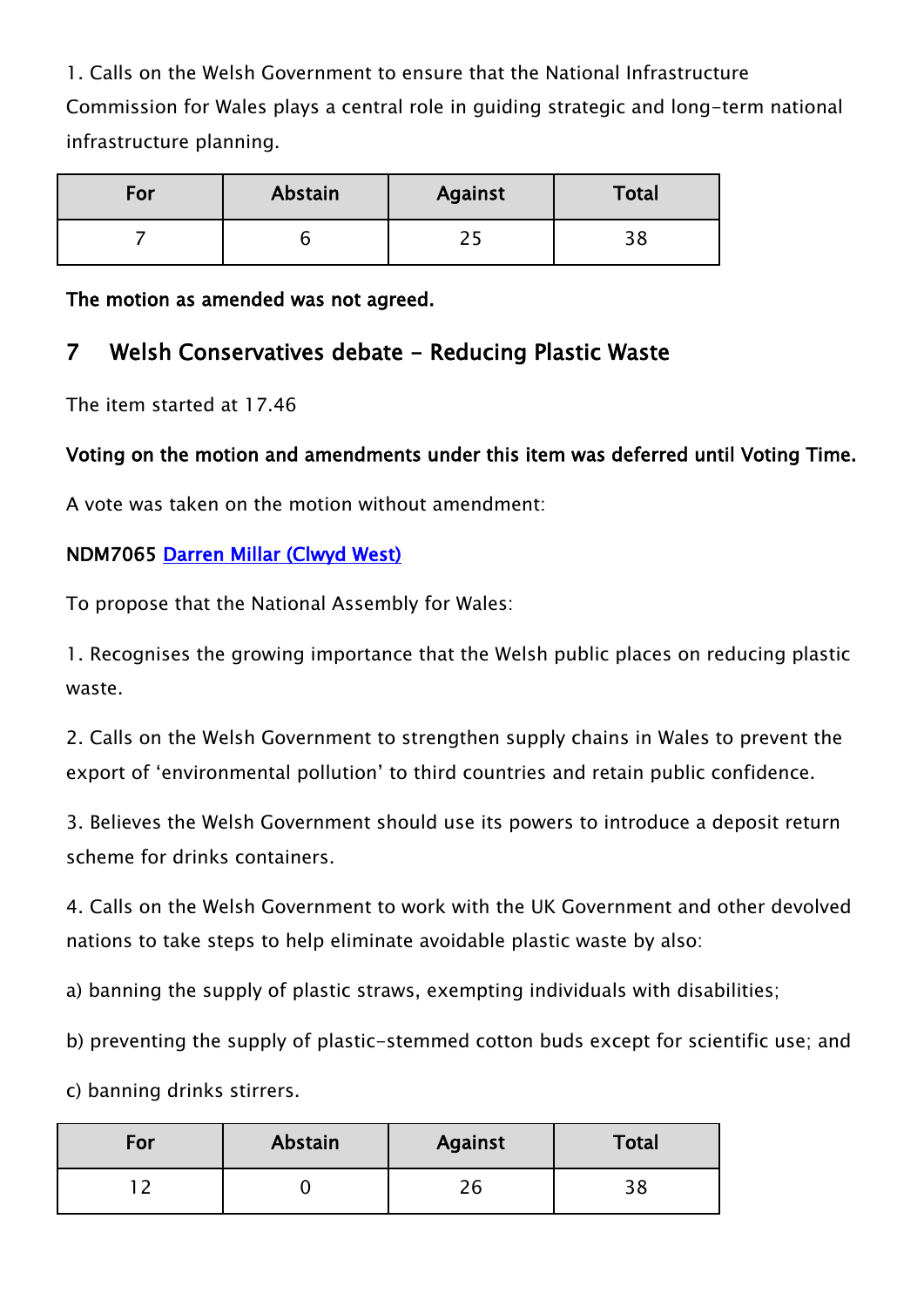The motion without amendment was not agreed.

The following amendments were tabled:

### Amendment 1 - Rebecca Evans (Gower)

Delete all and replace with:

1. Recognises the growing importance that the Welsh public places on reducing plastic waste.

2. Acknowledges that Wales is leading the way in the UK with current municipal recycling rates at 62.7 per cent.

3. Calls on the Welsh Government to strengthen supply chains in Wales to prevent the export of 'environmental pollution' to third countries and retain public confidence.

4. Welcomes the Welsh Government's commitment to reducing single use plastic bottles in Wales, including the Re-Fill Nation initiative.

5. Notes that the Welsh Government is continuing to work with the UK Government on proposals for introducing a deposit return scheme and believes the Welsh Government should explore how it could introduce such a scheme.

6. Recognises that the Welsh Government is committed to restricting the availability of plastic straws and banning drink stirrers and cotton buds in Wales, in line with the European Union's single-use plastic directive, along with plastic cutlery, plates; expanded polystyrene food and drinks containers, and balloon sticks.

A vote was taken on amendment 1:

| For | Abstain | <b>Against</b> | Total     |
|-----|---------|----------------|-----------|
| ¬   |         |                | ס כ<br>эo |

#### Amendment 1 was agreed.

### Amendment 2 - [Rhun ap Iorwerth \(Ynys Môn\)](http://www.assembly.wales/en/memhome/Pages/MemberProfile.aspx?mid=2717)

Add as new point at end of motion: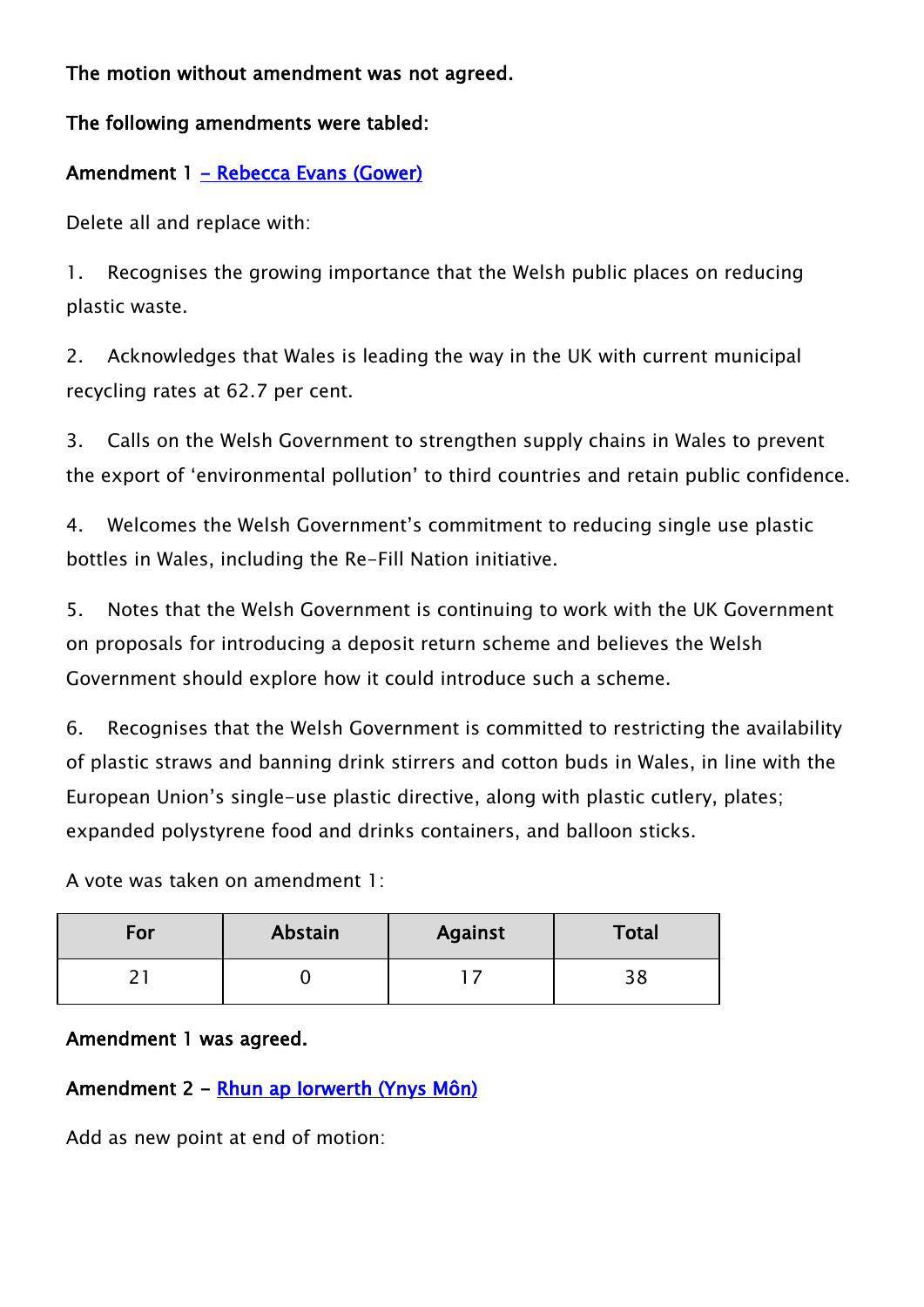Calls on the Welsh Government to use its powers to update festival planning and licencing guidelines to eliminate single-use plastics.

A vote was taken on amendment 2:

| For              | Abstain | <b>Against</b> | Total |
|------------------|---------|----------------|-------|
| <u>ີດ</u><br>ں ر |         |                | ں ر   |

Amendment 2 was agreed.

#### Amendment 3 - [Rhun ap Iorwerth \(Ynys Môn\)](http://www.assembly.wales/en/memhome/Pages/MemberProfile.aspx?mid=2717)

Add as new point at end of motion:

Calls for a ban on plastic food packaging which isn't recyclable or biodegradable, which would include polystyrene and plastic film packaging.

A vote was taken on amendment 3:

| For | Abstain | <b>Against</b> | Total      |
|-----|---------|----------------|------------|
|     |         |                | ס כ<br>ه د |

#### Amendment 3 was agreed.

#### A vote was taken on the motion as amended:

#### NDM7065 [Darren Millar \(Clwyd West\)](http://www.assembly.wales/en/memhome/Pages/MemberProfile.aspx?mid=171)

Delete all and replace with:

1. Recognises the growing importance that the Welsh public places on reducing plastic waste.

2. Acknowledges that Wales is leading the way in the UK with current municipal recycling rates at 62.7 per cent.

3. Calls on the Welsh Government to strengthen supply chains in Wales to prevent the export of 'environmental pollution' to third countries and retain public confidence.

4. Welcomes the Welsh Government's commitment to reducing single use plastic bottles in Wales, including the Re-Fill Nation initiative.